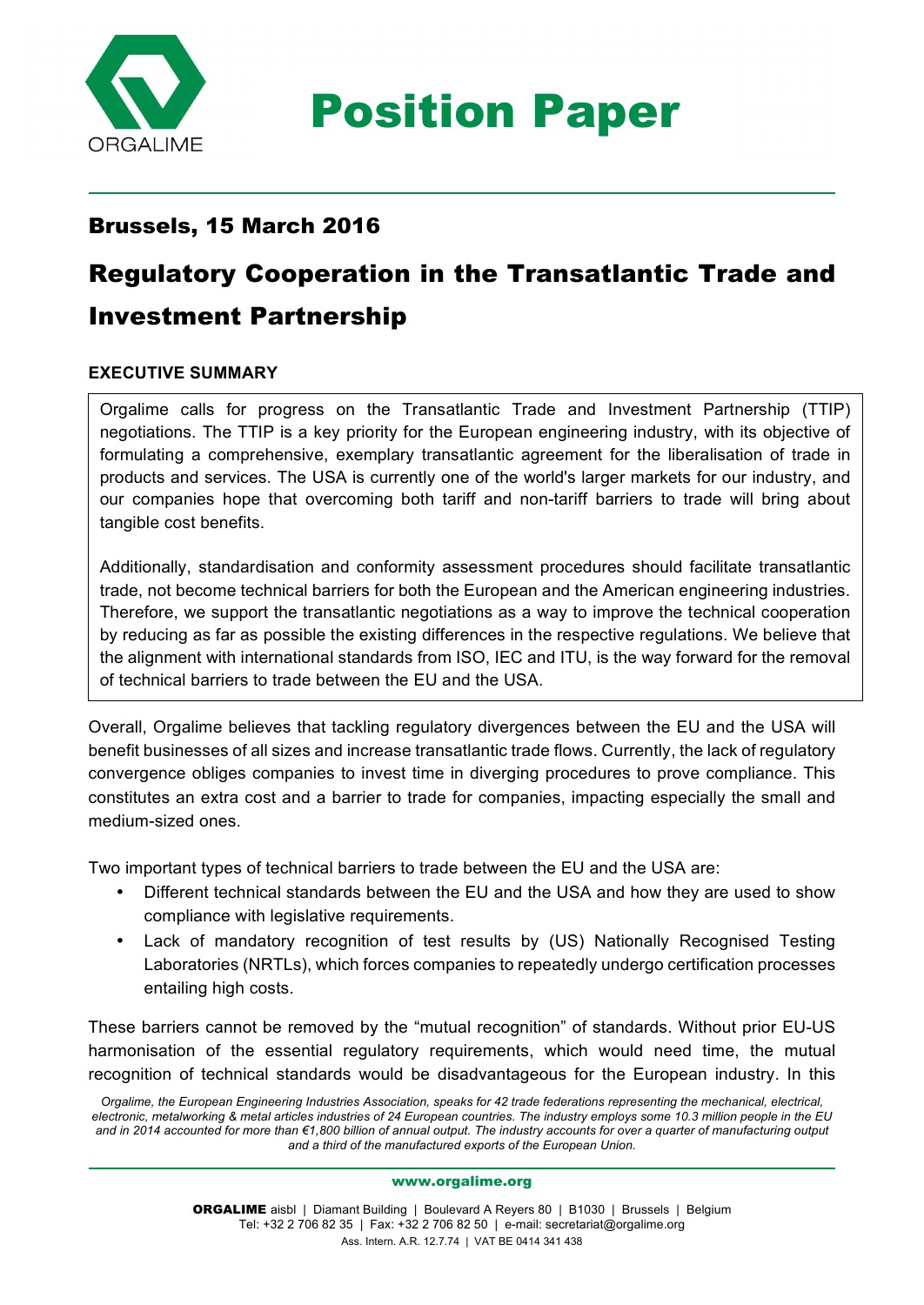scenario, the bottleneck of repeated testing by NRTLs would still remain in place for European manufacturers exporting to the USA, whereas US suppliers could use the CE marking to place their products anywhere in the EU without further testing/certification procedures.

#### **Regulator-to-regulator cooperation**

Orgalime welcomes the Commission's proposal that TTIP should establish transatlantic cooperation mechanisms among all the relevant regulators<sup>1</sup>. This should also include EU Member States and US States, whenever they can influence the requirements for placing products on the markets where they have jurisdiction, either for consumer or professional use.

Any future regulatory steps should support the European Directives that are currently being or have been recast/aligned with the New Legislative Framework. The latter provides clarity and predictability to manufacturers when a product-specific Directive is revised, because the regulator is obliged to choose among a common set of conformity assessment procedures and definitions that are laid down in these pieces of legislation.

Moreover, we fully support the commitment to closely cooperate in the development of international disciplines. The application of international instruments to which both partners abide, for example agreements under the United Nations Economic Commission for Europe (UNECE), could be a suitable way to harmonise legislation or assess regulatory equivalence between the two trading partners.

Orgalime welcomes the planned Regulatory Cooperation Body in TTIP; this will entail creating a 'living agreement' so as to facilitate moving towards achieving regulatory coherence and gradually producing solutions acceptable for both sides.

#### **Standards**

The EU and the US have different standardisation systems, which have been shaped over many decades, reflecting each party's history, culture and values. However, there are global standardisation bodies recognised by both parties that could form the foundation for future cooperation towards common standards. We consider that any steps in regulatory cooperation should be accompanied by a corresponding cooperation at standardisation level. Orgalime firmly supports the principle that TTIP should promote standardisation work primarily at ISO, IEC and ITU level, at least for the standards that are relevant for both constituencies. Standards alignment, along with cooperation on regulatory issues can achieve the overall goal of European business, which is global market access on the basis of 'one standard, one test, accepted everywhere'.

#### *Transparency in setting standards*

Effective transparency in the field of standards supporting compliance with public policies is crucial. In the EU, the development of formal standards supporting compliance with legislation has always been an open process. All interested parties, including US companies, can participate through their national standardisation bodies, which are members of CEN, CENELEC or ETSI. Thereby, US companies present on the European market can influence the development of European standards, which will grant them access to the EU single market. Information on standards and future

*The European Engineering Industries Association* 

<sup>&</sup>lt;sup>1</sup> EU's proposal on regulatory cooperation (February 2015) http://trade.ec.europa.eu/doclib/docs/2015/february/tradoc\_153120.pdf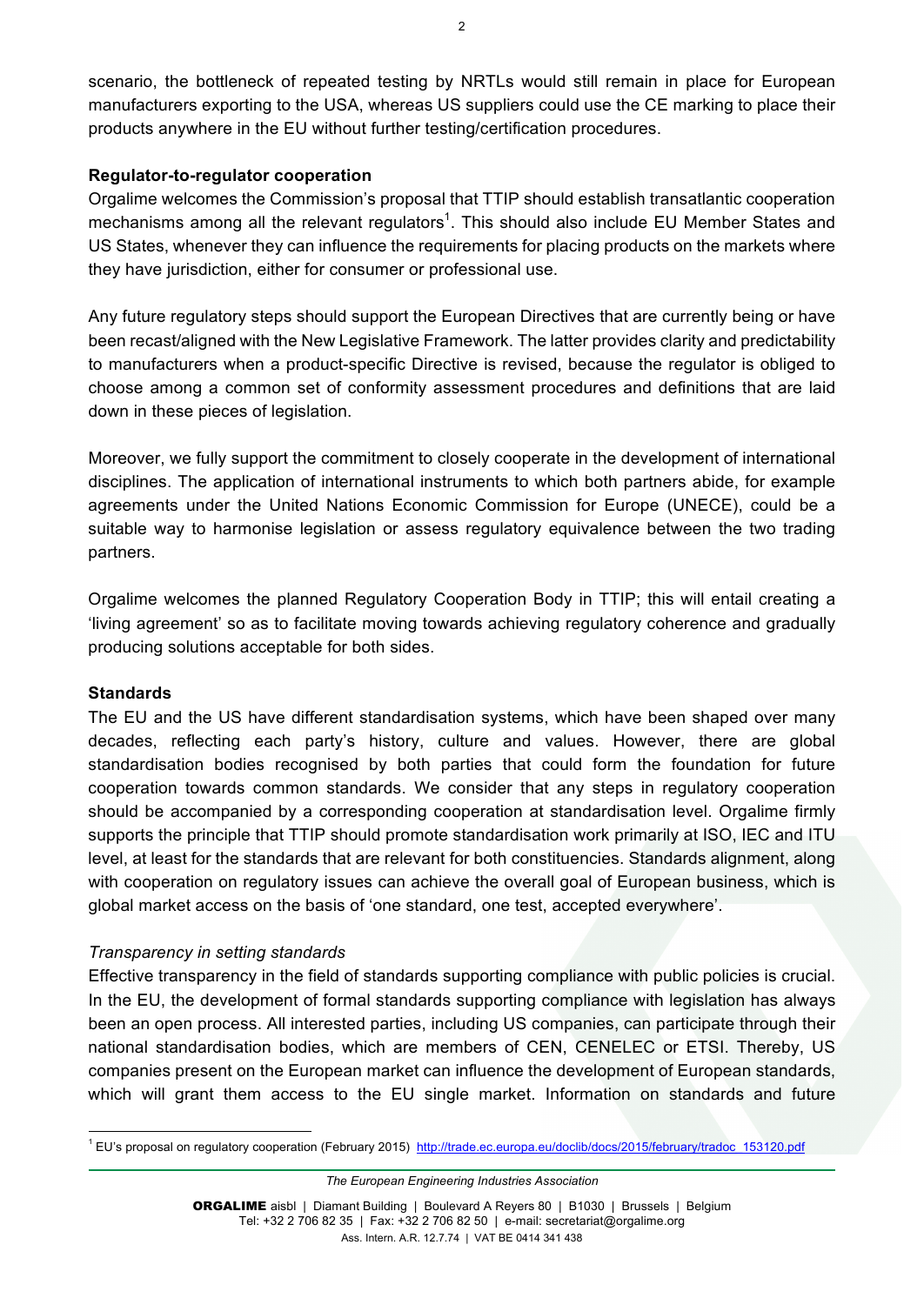standardisation requests, interacting with legislation are displayed online by the European Commission, and all standards listed are available for purchase from the national standardisation bodies. US companies therefore have the same rights in this area as do the European companies.

On the contrary, the decentralised nature of the US system makes it difficult for European companies, in particular small and medium size businesses, to participate in the development of standards with a US-wide outreach. In practice, such fragmentation and lack of transparency means that European companies need to spend much more time and effort to continually monitor new standardisation work items initiated by the US Standard Developing Organisations (SDOs). This also results in the need to purchase standards from different sources, which is becoming increasingly complex and costly.

Detailing how US federal and sub-federal legislation interacts with standards, including notifications of scheduled changes and listing of standards that specify the applicable conformity assessment procedure, would increase the transparency and predictability of the US standardisation and conformity assessment system. This could be done within the existing legal and regulatory framework and would benefit both European and US businesses.

In the short term, we suggest that the USA establishes a single portal, listing in a transparent way the applicable legislation and any linked standard, the accredited SDOs under the ruling of US Federal agencies (OSHA, FCC, etc.…), their relation to applicable Federal or State legislation per industrial sector, where to apply for active participation in the standardisation work, and where to buy the available standards.

In the longer term, US and EU regulators should commit that only standards developed in close cooperation with IEC and ISO should be used for supporting compliance with both EU and US legislation.

# **Mutual recognition of conformity assessment procedures**

Currently, direct mutual recognition of conformity assessments procedures cannot be effectively implemented without significant disadvantages for our industries, due to completely different regulatory philosophies and competences in the EU and the USA.

Orgalime industries value the European system whereby EU authorities rely on the manufacturers' declaration of conformity (DoC) for a wide range of products and require third party conformity assessment certificates only for a limited number of product groups, such as dangerous machinery. Therefore, we call on negotiators to preserve the flexibility of accessing the European market in the process of streamlining the EU and US regulatory systems. This presents an equivalent advantage for both EU and non-EU business.

# *Recognition of test results among Nationally Recognised Testing Laboratories (NRTLs)*

Where technical provisions are identical, the results of testing should be mutually recognised and accepted among NRTLs. Where third party involvement is required in the electrical sector, the IEC CB Scheme, which has been established internationally based upon IEC standards, should be used. In our view, the US administration should establish a "NRTL mutual recognition system" which would provide for the full and mandatory mutual recognition of test reports between NRTLs in the USA,